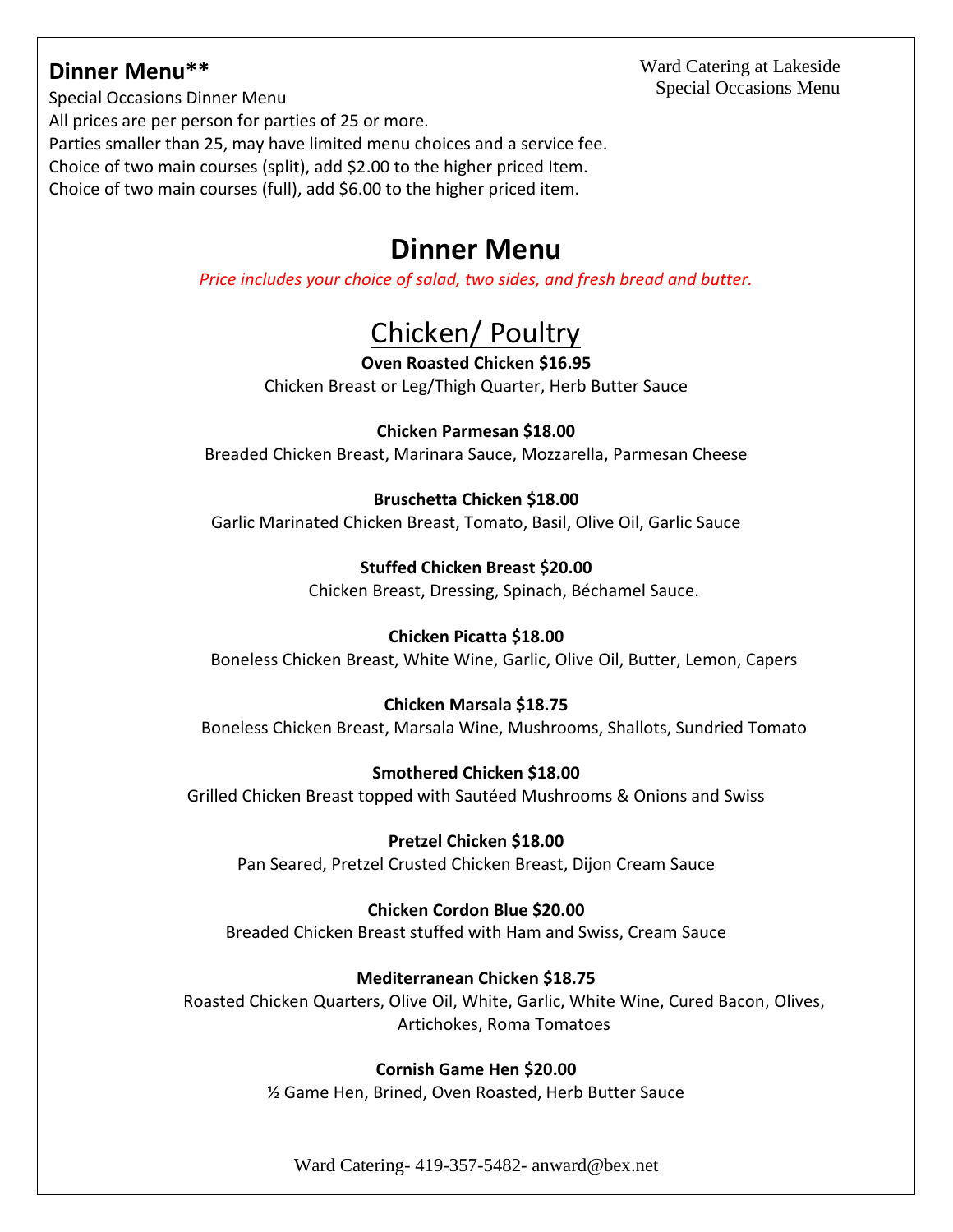# Beef

### **New York Strip- \$28.00**

8oz Hand Cut From Striploin, Pan Seared Medium Rare to Medium

### **Filet Mignon- \$32.00**

8oz Hand Cut from Tenderloin, Pan Seared Medium Rare to Medium, Red Wine Reduction **Add Shrimp \$**

### **Oven Roasted Prime Rib- \$26.00**

Oven Roasted, Garlic Herb Crusted, Hand Carved, Horseradish Au Jus

### **Hand Carved Top Round \$18.00** Slow Roasted, Garlic Herb Crust, Brown Gravy

### **Beef Tenderloin \$32.00**

Oven Roasted, Pepper and Herb Crusted with a Red Wine Reduction

**Braised Beef Tips \$22.00** Beef Tips, Madeira Wine Sauce, Caramelized Onions

**Beef Pot Roast \$22.00** Chuck Roast, Red Wine Braised with Carrots, Celery, Onion, Brown Gravy

### **Braised Beef Short Ribs \$28.00**

Beef Short Ribs Braised with fresh Rosemary in a Red Wine Sauce

### **Flank Steak \$24.00**

Sliced Flank Steak topped with a choice of Chimichurri, Roasted Red Pepper Coulis, or Mushroom Cream Sauce

**Beef Stroganoff \$22.00** Braised Beef Tips and Onions in a Mushroom Cream Sauce, over Noodles

**Brisket \$20.00** Slow Roasted Beef Brisket Basted with Your Choice of Sauce

### **Smothered Steak \$24.00**

Sliced Flank Steak topped with Mushrooms, Onions, and Swiss Cheese

### **Beef Skewers \$22.00**

Marinated Beef Cubes Skewered and Grilled, Choice of Sauce- Teriyaki, Soy Ginger, Maple Bourbon, or Cilantro Lime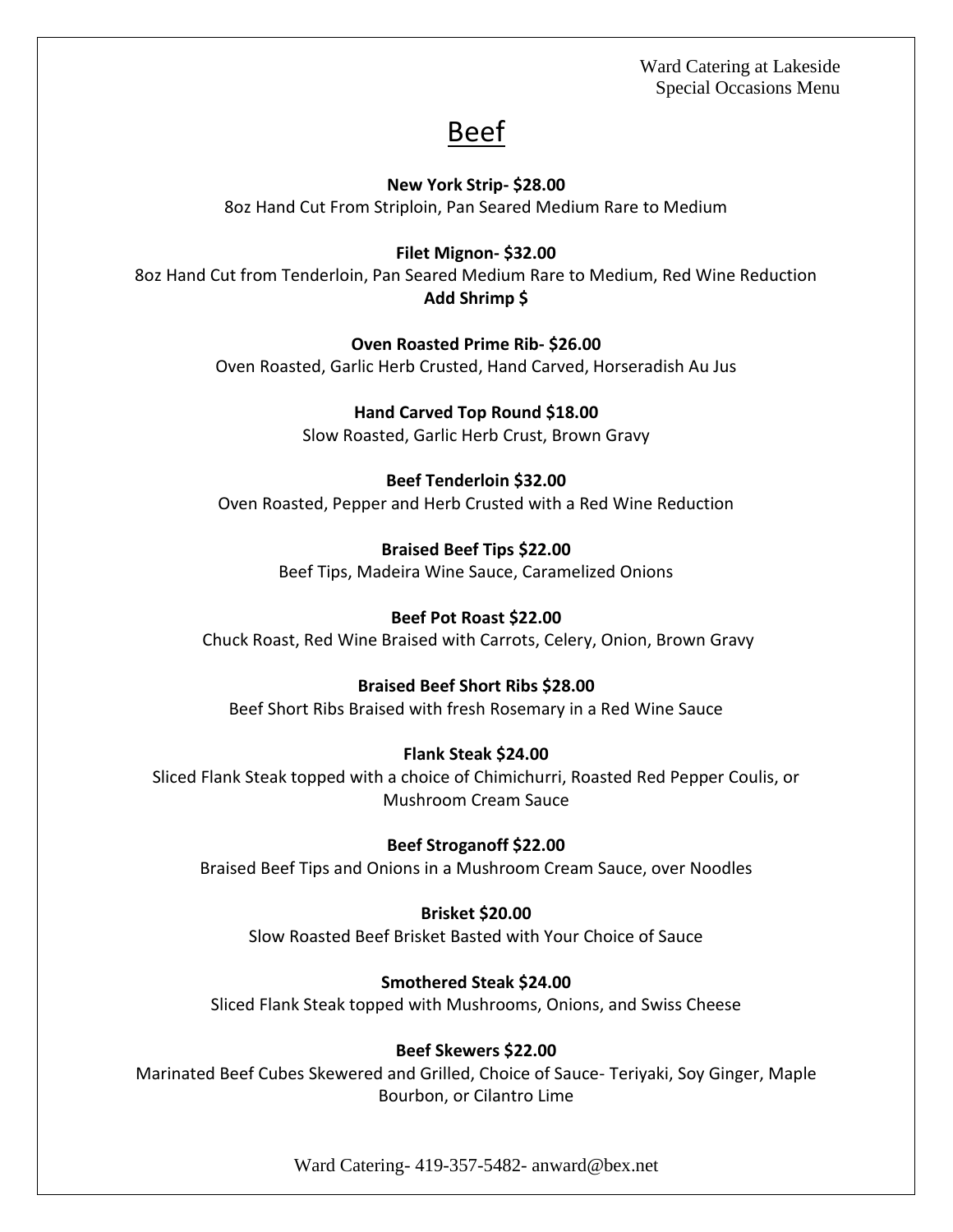## Pork

**Roasted Pork Loin \$16.95** Hand Carved Pork Loin, Rosemary, Thyme, and Garlic, Pork Gravy

### **Stuffed Pork Loin \$18.00**

Hand Carved Pork Loin Stuffed with Spinach and Cornbread Dressing, Pork Gravy

### **Pork Tenderloin \$18.00**

Pan Seared & Oven Roasted Pork Tenderloin, Hand Cut into Medallions, Choice of Peach, Honey Mustard, Apple Cider, or Cranberry Glaze

### **Roasted Pork Shoulder \$16.95**

Slow Roasted, Hand Pulled, Optional BBQ Sauce

**Pork Schnitzel \$18.00** Lightly Breaded Pork loin topped with Mushroom Gravy

> **Honey Glazed Ham \$18.00** Oven Baked, Sweet Pineapple, Honey Glaze

**Osso Bucco \$26.00** Braised Pork Shank, Herbed Brown Sauce

**Baby Back Ribs \$28.00** Dry Rub, Slow Roasted, Basted in BBQ

### **Pork Chops \$20.00**

Choice of Boneless, Breaded, or Stuffed Pork Chops, Brown Pan Gravy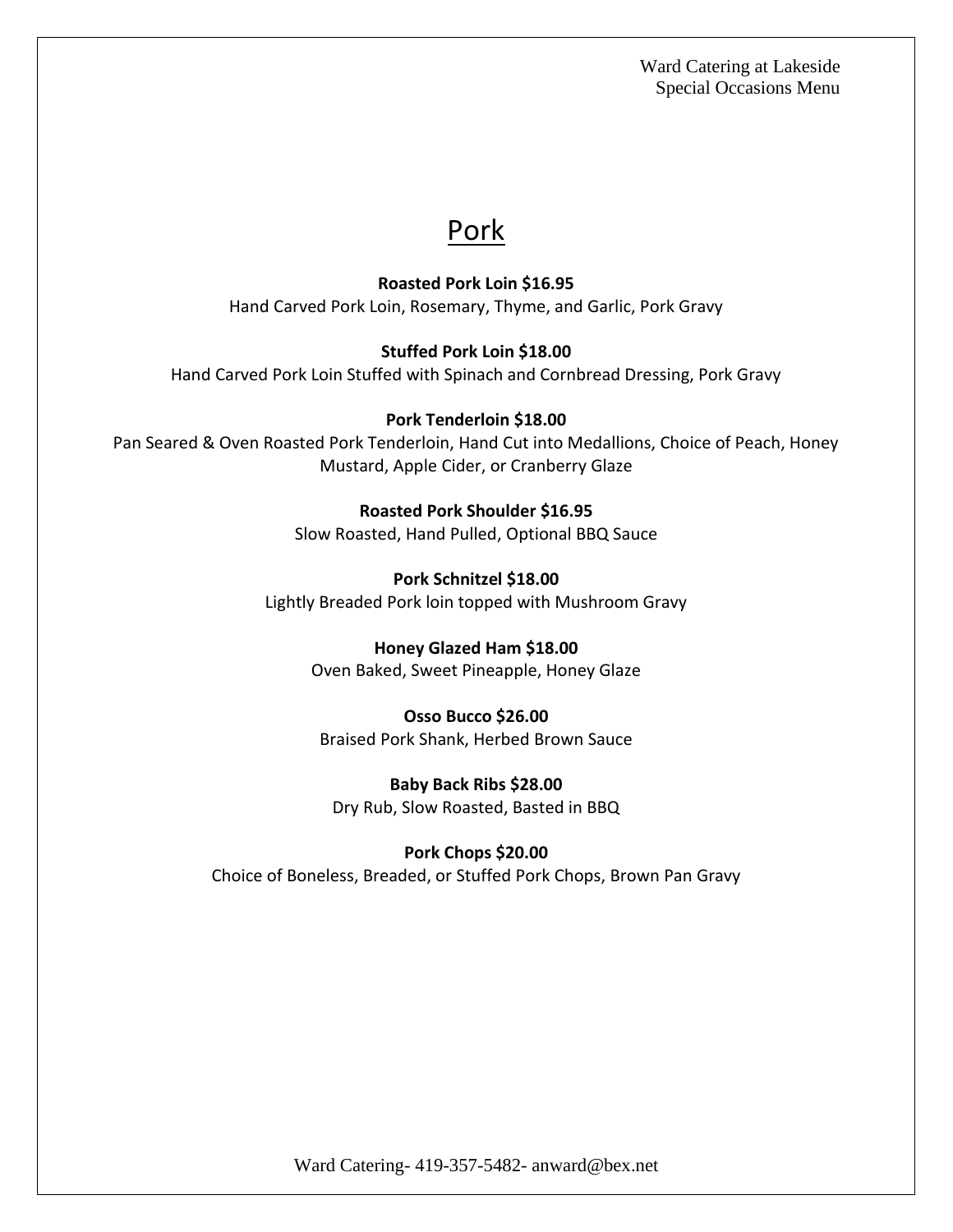# Seafood Entrees

**Lake Erie Perch- Market Price** Hand Breaded, Homemade Tartar Sauce

**Salmon \$22.00** Pan Seared, Basted in Honey Soy Glaze

**Salmon Oscar \$28.00** Pan Seared Salmon topped with Crabmeat and Hollandaise

> **Pecan Crusted Tilapia \$17.00** Oven Baked, Lemon Brown Butter Sauce

**Parmesan Crusted Tilapia \$17.00** Oven Baked, White Wine Cream Sauce

**Sea Bass \$32.00** Pan Seared, Mushroom & Bok Choy, Red Wine Soy

**Garlic Shrimp \$20.00** Sautéed, Garlic, Olive Oil, Butter, Parsley

**Bruschetta Shrimp \$20.00** Tomato, Basil, Olive Oil, Garlic Sauce

**Jumbo Scallops \$32.00** Pan Seared, Lemon Brown Butter Sauce

**Maryland Crab Cake \$28.00** Hand Made, Oven Baked, Jumbo Lump Crab, Cajun Remoulade

**Lobster Mac and Cheese \$22.00** Cavatappi Pasta, 3 Cheese Béchamel Sauce, Lobster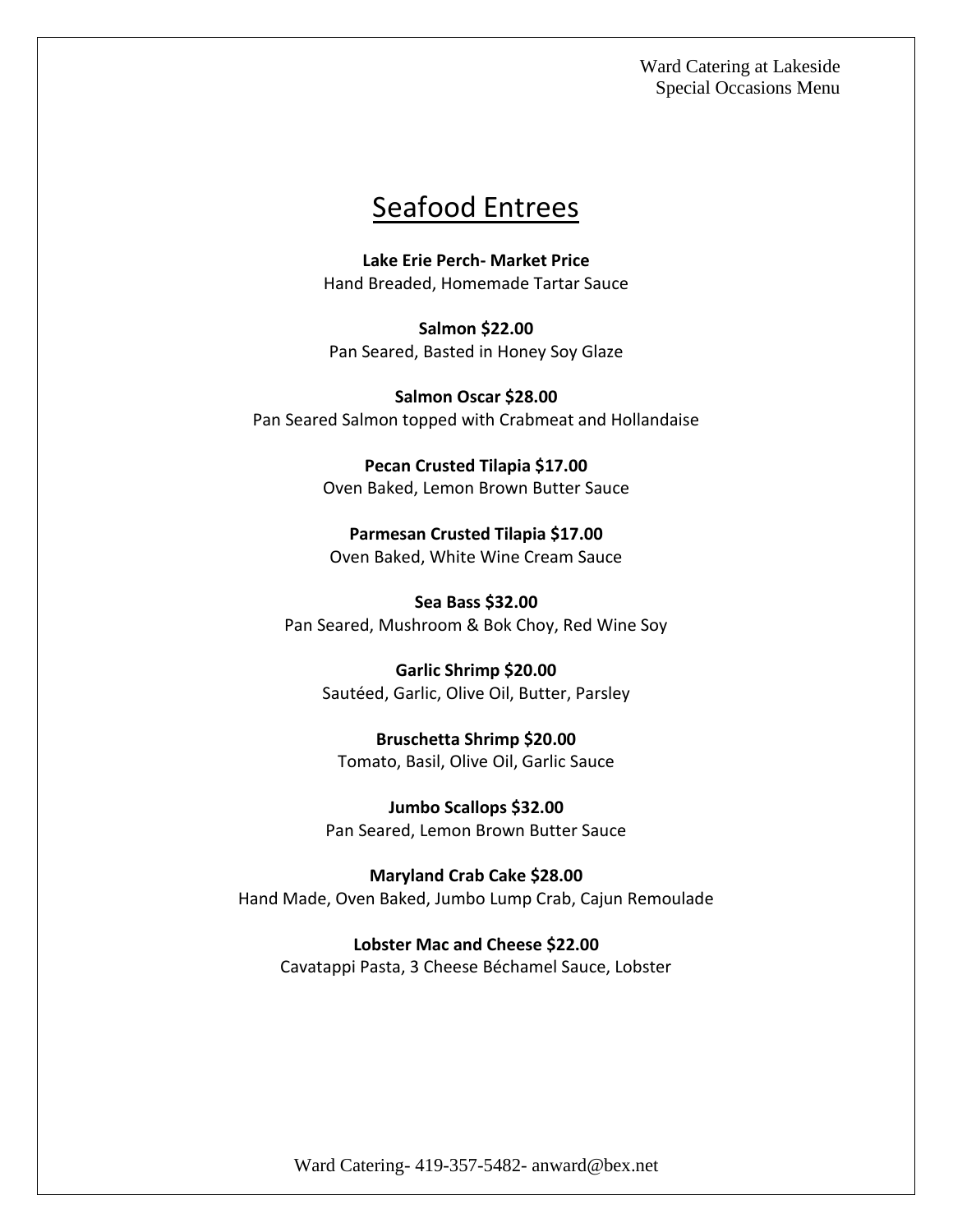# **Starch**

**Roasted Mashed Red Skin Potatoes** Buttered, Garlic, or Parmesan

#### **Seasoned Oven Roasted Red Skins**

**Twice Baked Potato** Carved out Potato Skins filled with Buttery Mash

**Potato Au Gratin** Thinly Sliced Potato Layers with Cream, Onions, and Cheddar

#### **Whipped Sweet Potatoes**

**Root Vegetables** Parsnips, Carrots, Potatoes, Onions

**Rice** Rice Pilaf, Wild Grain Rice, Spanish Rice, Yellow Rice, Jasmine Rice

**Creamy Risotto** Butternut Squash, Herb & Parmesan, Corn & Bacon, Spring Pea, Mushroom

**Pasta Aglio e Olio** Choice of Pasta, Garlic and Olive Oil, Parsley, Lemon, Parmesan

#### **Penne Pasta & Marinara**

**Orzo Carbonara** Orzo Pasta, Cream, Parmesan, Applewood Smoked Bacon

**Pesto Farfalle** Bowtie Pasta, Homemade Herb Pesto, Parmesan

**Macaroni and Cheese**

**German Spätzle** Dumpling like Noodle, Creamy Cheese or Butter & Herb Sauce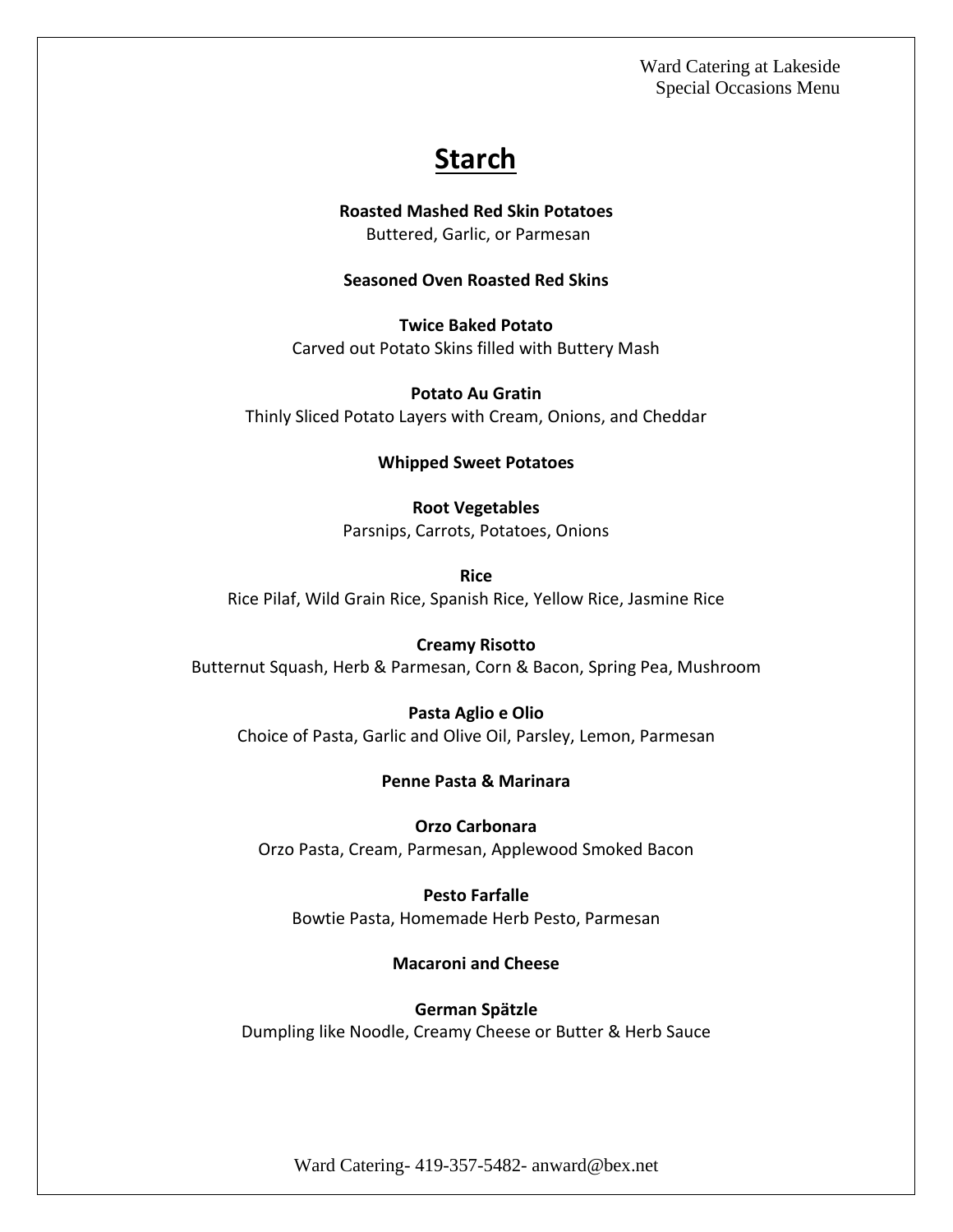### **Vegetable**

**Fresh Green Beans** Seasoned, Slivered Onions, Oven Roasted

**Fresh Green Beans & Blistered Cherry Tomatoes** Seasoned and Tossed in Olive Oil, Oven Roasted and Charred

**Chop House Vegetables** Green Beans, Baby Carrots, Button Mushrooms, Rosemary, Olive Oil

**Candied Brussel Sprouts** Crispy Brussel Sprouts, Pecans, Bacon, Sweetened with Maple

> **Honey Soy Roasted Carrots and Brussel Sprouts** Seasoned, Oven Roasted, Honey Soy Glaze

**Roasted Carrots** Seasoned, Oven Roasted, Baby or Sliced

> **Roasted Asparagus** Oven Roasted, Garlic, Olive Oil

### **Summer Vegetable Medley**

Roasted Zucchini, Squash, Carrots

### **Roasted Corn**

**Skillet Street Corn** Oven Roasted Corn, Cream, Queso Fresco, Spices, Cilantro

**Roasted Broccoli and/or Cauliflower**

**Vegetable Medley** Choice of Seasonal Colorful Vegetables, Oven Roasted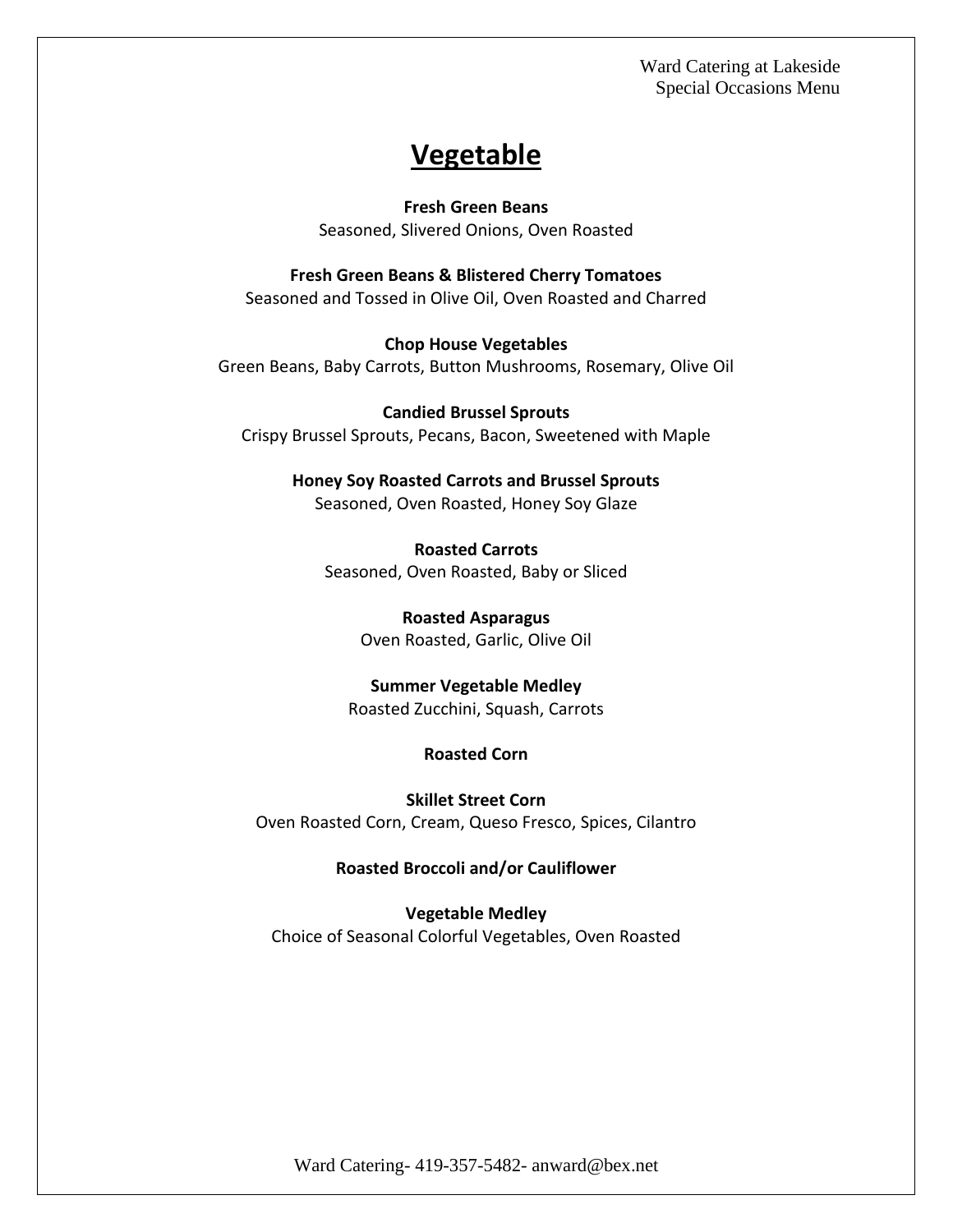# Salads

#### **Mixed Green Salad**

Mixed Greens, Carrots, Cucumber, Tomato, Choice of Dressing **Dressing Choices**

Ranch, French, Italian, Caesar, Raspberry Vinaigrette, Blue Cheese, Balsamic Vinaigrette

### **Caesar Salad**

Romaine, Caesar Dressing, Parmesan Cheese, Black Olives, Tomatoes, Croutons

**Wedge Salad** Layered Wedges of Iceberg, Tomatoes, Bacon, Red Onion, Crumbled Blue Cheese, French

> **Spinach Salad** Baby Spinach, Romaine, Dried Cranberries, Almonds, Oranges Raspberry Vinaigrette

### **Pecan Salad**

Romaine, Candied Pecans, Dried Cranberries, Oranges, Blue Cheese Balsamic Vinaigrette

#### **Walnut & Goat Cheese Salad**

Romaine and Spring Mix, Candied Walnuts, Goat Cheese, Cranberries, Bacon, Apple Cider Vinaigrette

### Breads

Choice of Bread and Butter **Fresh Dinner Roll Homemade Foccacia Sweet Yeast Rolls Sliced Italian Garlic Bread Bread Sticks**

### **Honey Butter Whipped Butter Herbed Butter Butter Packets Olive Oil and Balsamic Vinegar**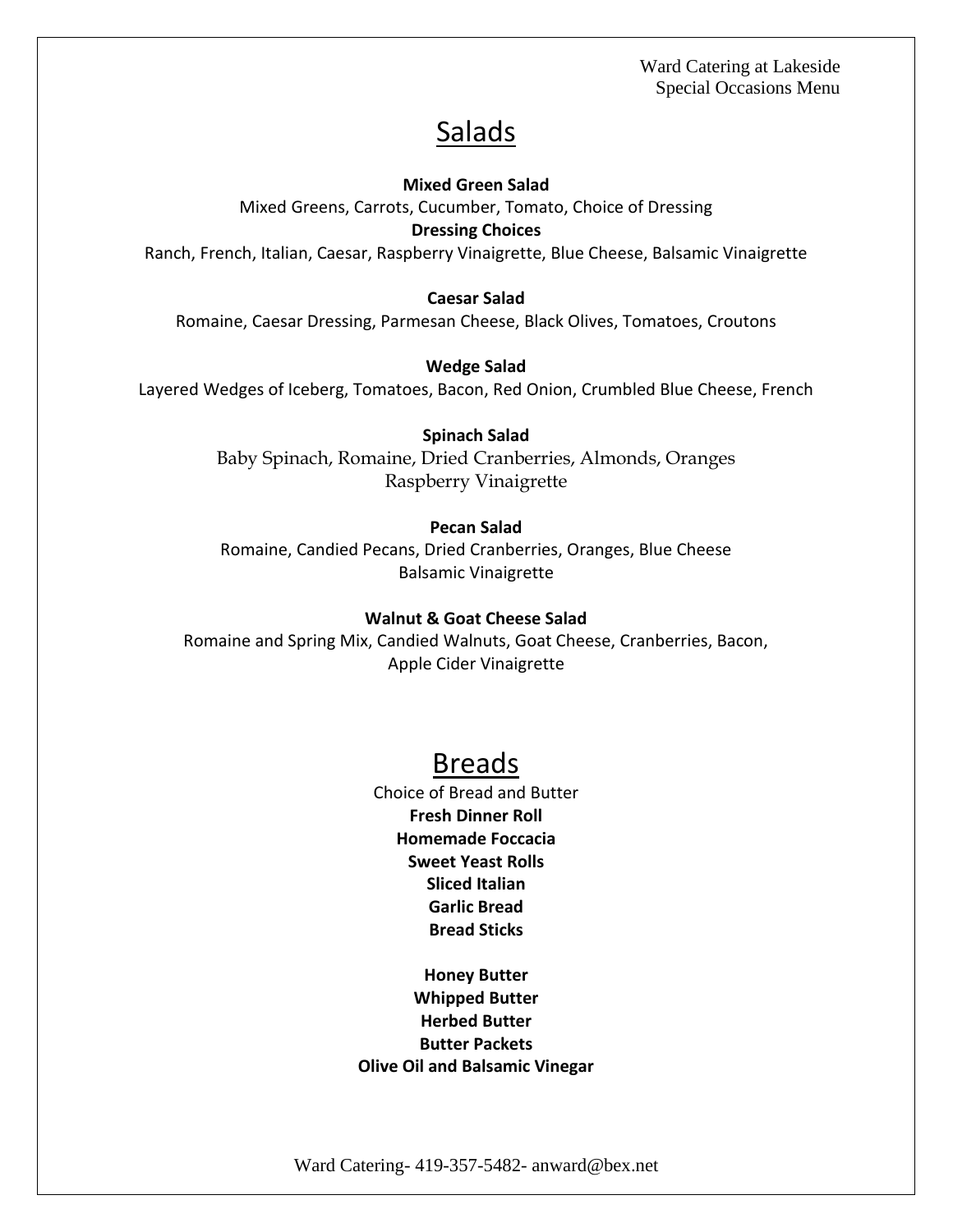### **Specialty Dinner\*\***

Specialty Menu is for parties of **50 or more**.

**Gourmet Pasta Bar \$24.00/ \$32.00** (add a 2<sup>nd</sup> pasta, sauce, and appetizer of choice)

**Pasta Bar Choices**: Select 1 from each column (pasta, sauce, extras, bread).

| <b>Pasta</b>                                                               |                                 |         | <b>Sauce</b>                 |                    | <b>Extras</b> |                 |                  | <b>Bread</b>             |  |
|----------------------------------------------------------------------------|---------------------------------|---------|------------------------------|--------------------|---------------|-----------------|------------------|--------------------------|--|
| $\circ$                                                                    | Spaghetti                       | $\circ$ | Marinara                     |                    | $\circ$       | Grilled Chicken |                  | Italian                  |  |
| $\circ$                                                                    | Penna                           | $\circ$ | <b>Bruschetta</b>            |                    | $\circ$       | Italian Sausage |                  | <b>Bread</b>             |  |
| $\circ$                                                                    | <b>Bowtie</b>                   | $\circ$ | Alfredo                      |                    | $\circ$       | Sautee Shrimp   |                  | Dinner Roll              |  |
| $\circ$                                                                    | Fettuccini                      | $\circ$ | Primavera                    |                    | $\circ$       | Meatballs       | $\circ$          | Garlic Bread             |  |
| $\circ$                                                                    | Linguini                        | $\circ$ | Ala Vodka                    |                    | $\circ$       | Clams &         | $\circ$          | <b>Bread Stick</b>       |  |
| $\circ$                                                                    | Cavatappi                       | $\circ$ | Bolognese                    |                    |               | <b>Mussels</b>  | $\circ$          | Focaccia                 |  |
|                                                                            |                                 | $\circ$ | <b>Basil Pesto</b>           |                    | $\circ$       | Vegetables      |                  | <b>Bread</b>             |  |
|                                                                            |                                 |         |                              |                    |               |                 |                  |                          |  |
|                                                                            | Specialty Dishes: Select 1 item |         |                              |                    |               |                 |                  |                          |  |
| $\Omega$                                                                   | <b>Baked Ziti</b>               |         | $\circ$                      | Eggplant Parmesan  |               | $\circ$         |                  | Butternut Squash Ravioli |  |
| $\circ$                                                                    | <b>Baked Vegetable Ziti</b>     |         | Chicken Parmesan<br>$\circ$  |                    | $\circ$       | Cheese Ravioli  |                  |                          |  |
| $\circ$                                                                    | <b>Stuffed Shells</b>           |         | Bruschetta Shrimp<br>$\circ$ |                    |               | $\circ$         | Meat Lasagna     |                          |  |
| $\circ$                                                                    | <b>Spinach Stuffed Shells</b>   | $\circ$ |                              | Bruschetta Chicken |               | $\circ$         |                  | Seafood Cannelloni       |  |
| $\bigcirc$                                                                 | Lemon Chicken                   |         | $\circ$                      | Mushroom Ravioli   |               | $\circ$         | Lobster Macaroni |                          |  |
|                                                                            | Scallopini                      |         | $\circ$                      | Summer Ravioli     |               |                 |                  |                          |  |
|                                                                            | Salad Choice: Select 1 Item     |         |                              |                    |               |                 |                  |                          |  |
| $\Omega$                                                                   | Mixed Green Salad               |         | Wedge Salad<br>$\circ$       |                    |               | $\circ$         | Caesar Salad     |                          |  |
| <b>Dressing Choices:</b>                                                   |                                 |         | Spinach Salad<br>$\circ$     |                    |               | $\circ$         | Caprese Salad    |                          |  |
| Ranch, French, Vinaigrette, Italian,<br>Blue Cheese, Caesar, Oil & Vinegar |                                 |         | $\circ$                      | Antipasti Salad    |               |                 |                  |                          |  |
|                                                                            |                                 |         |                              |                    |               |                 |                  |                          |  |

### **Appetizer Choice**: Select 1 from Category A, additional per person charge for Category B and C

| <b>Category A</b>                     |            | Category B \$2.00         |            | Category C \$4.00           |
|---------------------------------------|------------|---------------------------|------------|-----------------------------|
| <b>Bruschetta Crostini</b><br>$\circ$ | $\bigcirc$ | Arancini & Marinara       | $\bigcirc$ | Gourmet Cheese &            |
| Olive Tapenade &<br>$\circ$           | $\circ$    | Italian Sausage &         |            | Charcuterie Display         |
| <b>Bread</b>                          |            | peppers                   | $\circ$    | Shrimp Cocktail             |
| Fresh Fruit Display<br>$\circ$        | $\circ$    | Fried Zucchini \$         | $\circ$    | <b>Steamed Mussels with</b> |
| <b>Antipasto Shooters</b><br>O        |            | Sesame Aioli              |            | toasted Crostini            |
| Vegetables and Dip<br>$\circ$         | $\circ$    | <b>Prosciutto Wrapped</b> | $\circ$    | Heirloom Tomatoes &         |
| (add \$2 for each extra choice        |            | Melon                     |            | <b>Burrata</b>              |
| in category A)                        |            |                           |            |                             |
| <b>Dessert Choice:</b> Choose 1 Item  |            |                           |            |                             |
| Cannoli<br>$\cap$                     | ∩          | Cookies                   | ∩          | Tiramisu Parfait            |

Cannoli

- o Cookies
- o Chocolate Mousse
- o Tiramisu Parfait
- o Cheesecake Bites o Bread Pudding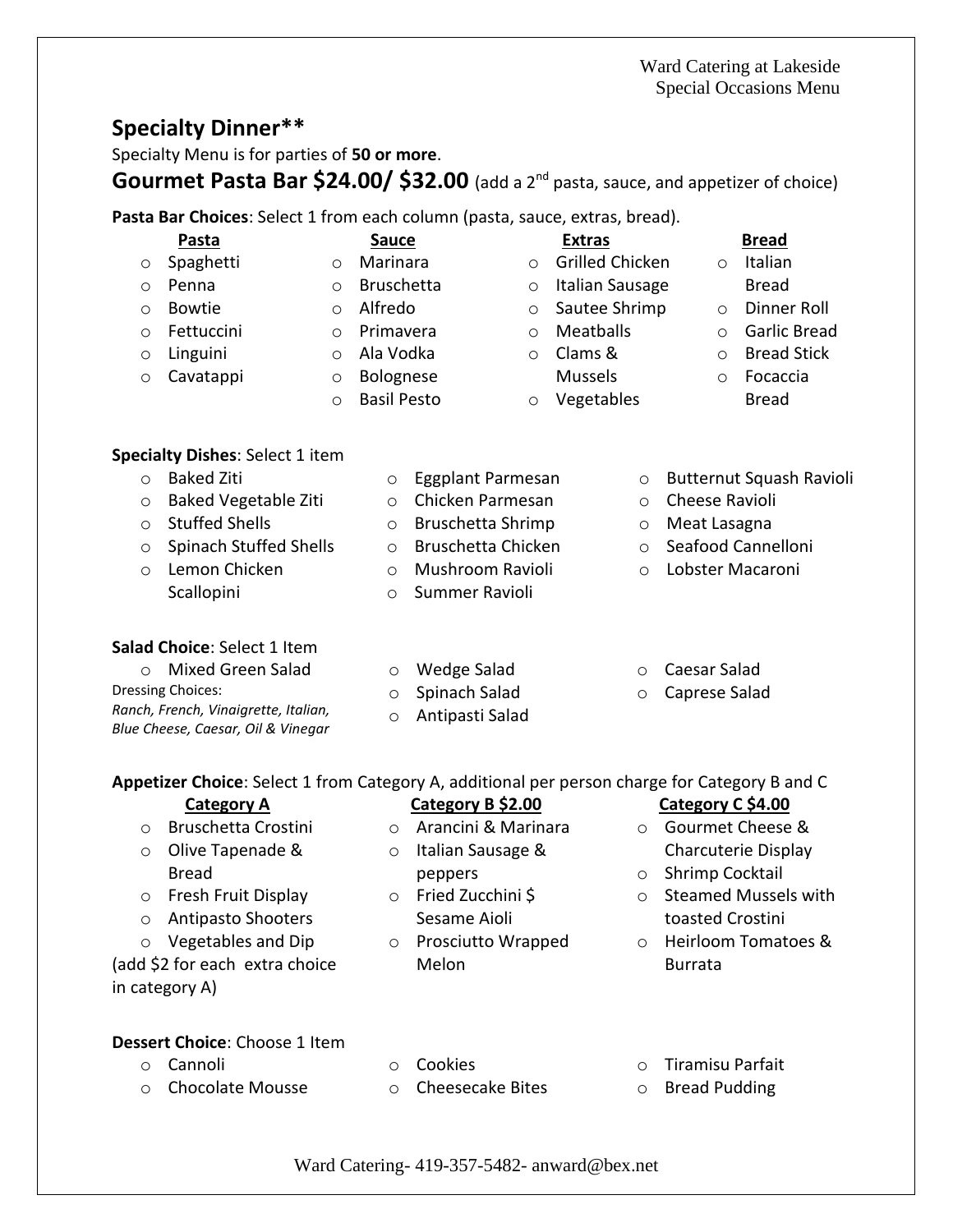# Lunch/Dinner Beverages

### **Coffee and Tea Station- 3**

regular and decaf coffee, hot water, assorted teas, assorted sugars and creamer

### **Premium Coffee and Tea Station- 6**

regular and decaf coffee, choice of flavored coffee or hot chocolate, hot water, assorted teas, flavored syrups, assorted sugars and creamers, whipped cream, chocolate and caramel

### **Hot Chocolate Station- 3**

hot chocolate, marshmallows, sprinkles, chocolate chips, flavored syrups, chocolate hazelnut sticks(\$), whipped cream, chocolate and caramel

### **Infused Water Station- 2**

strawberry basil, citrus, cucumber, or raspberry mint

### **Juice Bar- 5**

(pick 3 juices) orange juice, apple juice, apple cider, cranberry juice, grapefruit juice, grape juice, mixed berry juice, sparkling juice, fruit garnish

### **Individual Beverages**

lemonade- 1, iced tea- 1, sweet tea- 2, bottled water- 1, sparkling water- 2, canned beverages- 2,

### **Mock-tail and Bar station available upon request**

**Bar Set- Ups \$4.25**

Includes: Cups, Ice, Soft Drinks, 3-Mixers, Lemons, Limes, Cocktail Napkins, Stirrers